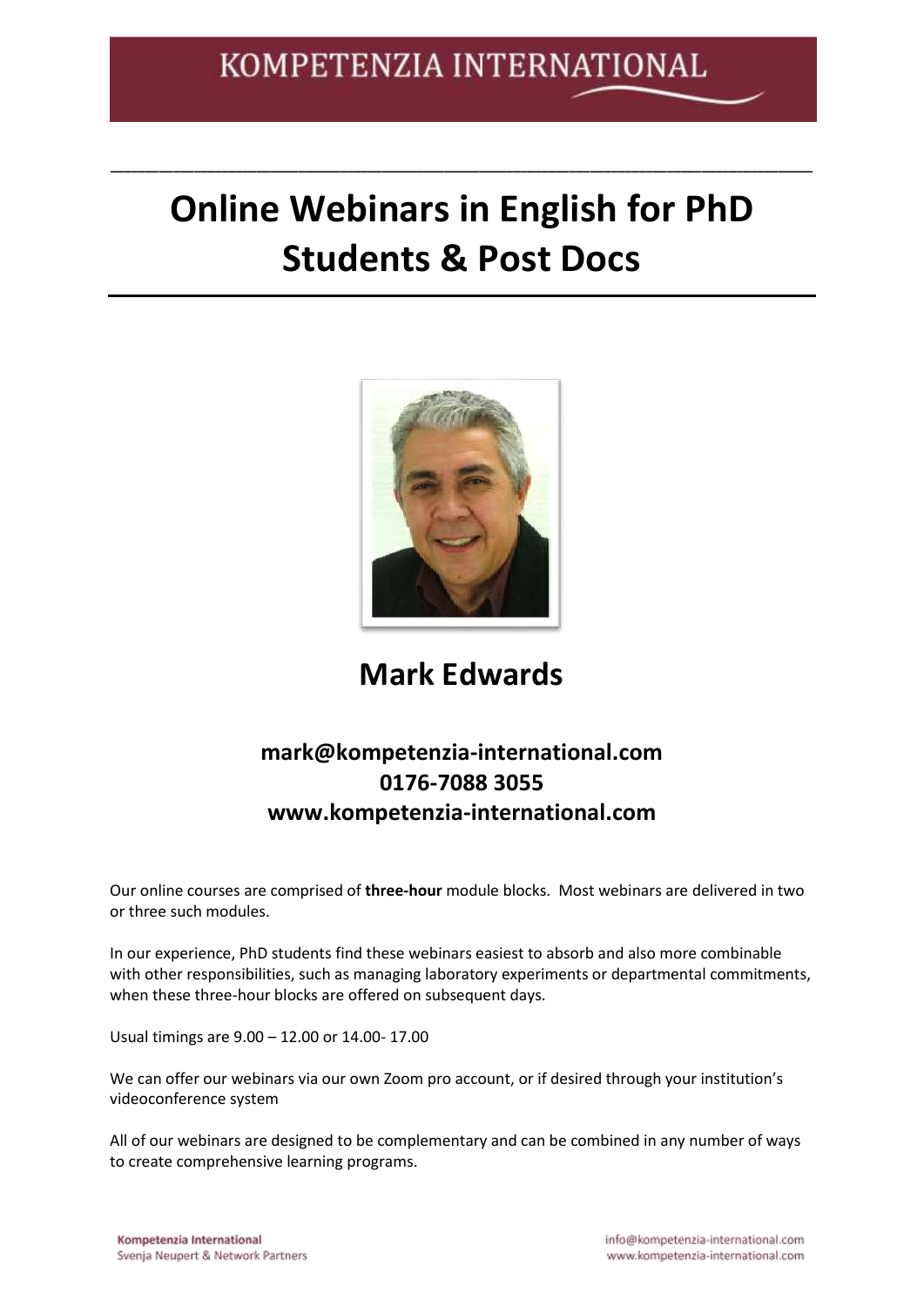## **Future Competencies – New Skill Sets for the Challenges Ahead**

**Trainer: Mark Edwards Duration: 2 x 3-hour videoconferences Language: English**





#### *What we will need to know, and the skills we will need for the next fifty years.*

In a rapidly-changing world, we need to prepare ourselves with the abilities, skills and attitudes that will place us in a strong position to ride the waves of the future – to be ready for the unexpected and unplanned and to build our awareness of the power of the present moment to predict what we will need in the future.

#### **Content:**

- How to change our habits, thinking patterns and mindset
- New leadership structures and expectations
- From linear to agile project management
- Changing approaches to competition
- Faster adoption of new strategies
- Living and thriving in the VUCA World (Volatility, Uncertainty, Complexity & Ambiguity)
- How clarity of purpose, vision and defined goals shape the future

#### **Methods**

The seminar comprises inspirational input, lively and challenging exercises, small group work and group discussion. An exciting learning atmosphere is created, and sustainable results obtained.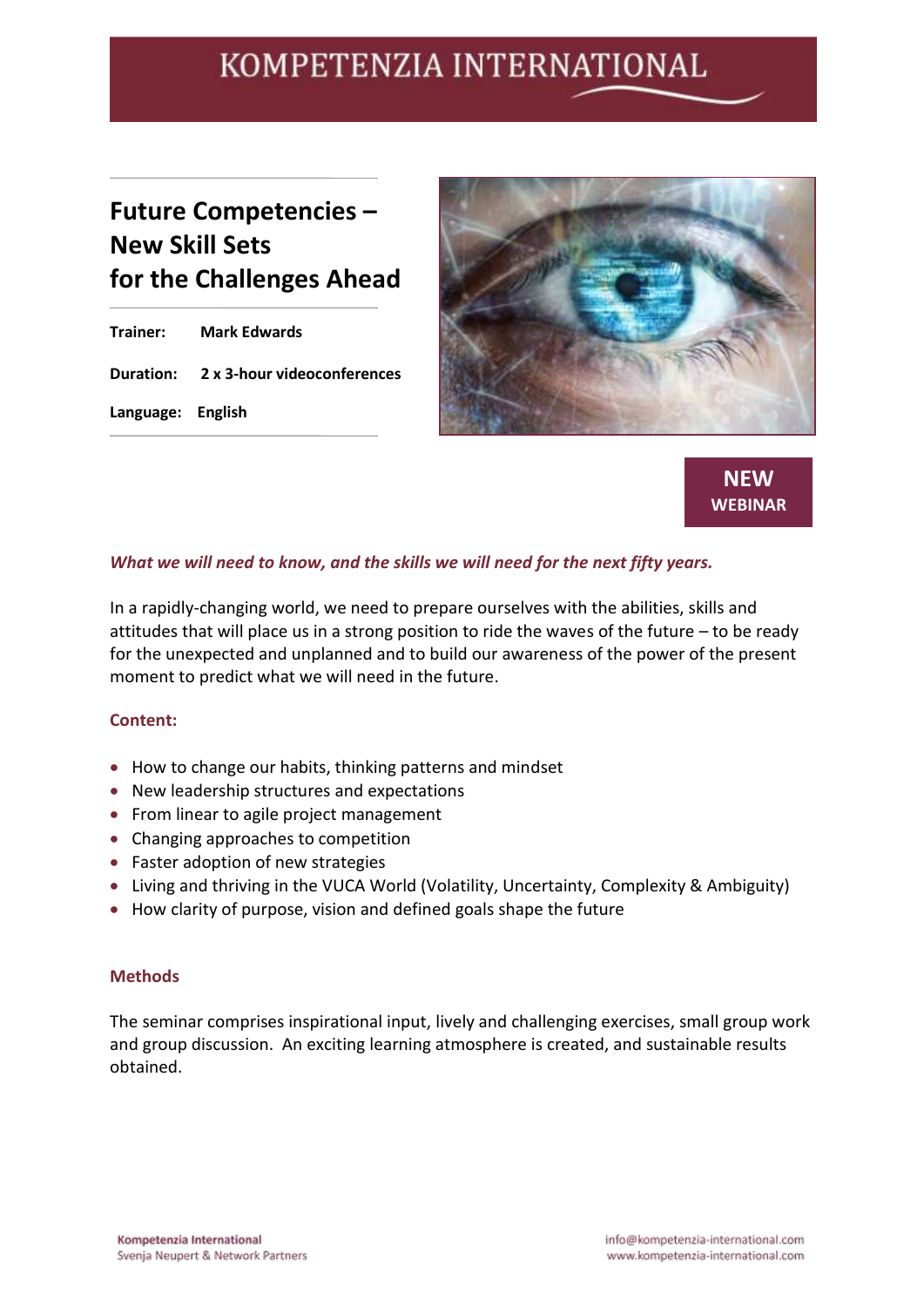## **Developing and Keeping a Positive Mindset in Turbulent Times**

**Trainer: Mark Edwards Duration: 2 x 3-hour videoconferences Language: English**



### *Building inner resilience and positivity in fast-changing and challenging scenarios*

For many scientists and researchers, the Corona crisis was a great shock and was accompanied by many testing changes. It is just one example of how fast-changing events can sweep away plans and processes.

Responding effectively to turbulent events begins with understanding change processes and is powerfully affected by one's own thoughts, feelings and actions. At times it may be necessary to "re-invent oneself" as an identity within the team, or in larger organizations. In this workshop, the opportunities and risks of the current situation are examined, and sustainable models are presented with the aim of mastering the challenges in one's own life and work situation calmly and pro-actively, both internally and externally.

#### **Content:**

- What does resilience and change competence mean?
- How do I proactively change the way I currently think?
- Typical reactions to change (personally and in teams) and how to use them constructively
- What are the opportunities and risks of crisis situations?
- How do I determine security and stability and how can I ensure inner and outer stability in turbulent times?
- 4 Future scenarios and preparatory planning future competencies
- Maintaining motivation and the ability to work productively
- What are further resources of positivity that I can tap into?

#### **Methods**

The seminar comprises inspirational input, lively and challenging exercises, small group work and group discussion. An exciting learning atmosphere is created, and sustainable results obtained.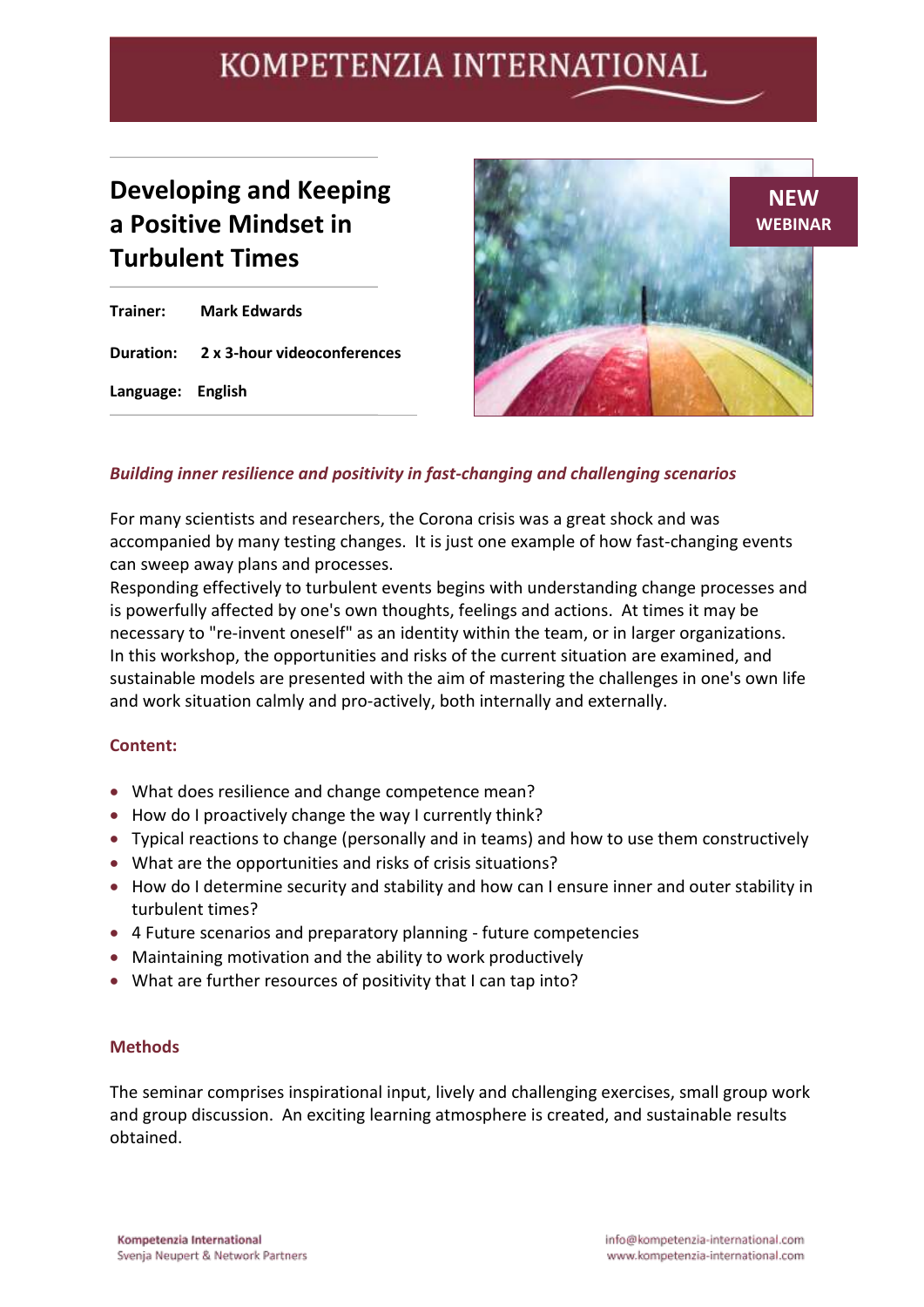## **Academic and Scientific Writing in English**

|                   | <b>Trainer:</b> Mark Edwards          |
|-------------------|---------------------------------------|
|                   | Duration: 3 x 3-hour videoconferences |
| Language: English |                                       |



### *Achieving higher levels of written English*

This course examines how to develop powerful focus in your writing – an infallible guide to developing the best structure, and effectively communicating your ideas to your target audience. We look at how to systematically improve the impact, clarity and accuracy of your chosen words. You will receive a toolbox of methods including a range of easily-applied 'quick tips' that will improve how seriously your ideas are taken.

You will receive a clear process to follow when approaching an important piece of writing. How to start, develop and express your ideas plus a checklist of conceptual and practical filters to apply to your work to edit and improve your earlier drafts - shaping your writing from 'good enough' to 'exactly fitted to its purpose'.

In this tip-filled seminar, we will examine:

- Appropriate levels of formality
- Tips for writing productivity
- Nailing the problem of structure
- Achieving a good 'flow' of ideas and expression
- Achieving impact by careful word choice
- Describing problems, solutions and outcomes
- Clarity, brevity and style of English
- Presenting data and data commentary
- Understanding the most common mistakes
- Hated words to avoid in your text

All of these writing skills are examined in the context of a variety of writing and editing tasks. The online presentation includes individual exercises with feedback, group discussion and small group work, as well as inspiring input from an established native-speaking communications expert. The result is a lively and varied learning experience for all.

In this course, the participants also work on examining and editing a short piece of their own writing (500-600 words – for example, an abstract or an extract from the introduction, a key passage or conclusion). This will require the participants to be sent a pre-course briefing during the week preceding the course. Feedback is also provided on an individual basis by the course leader.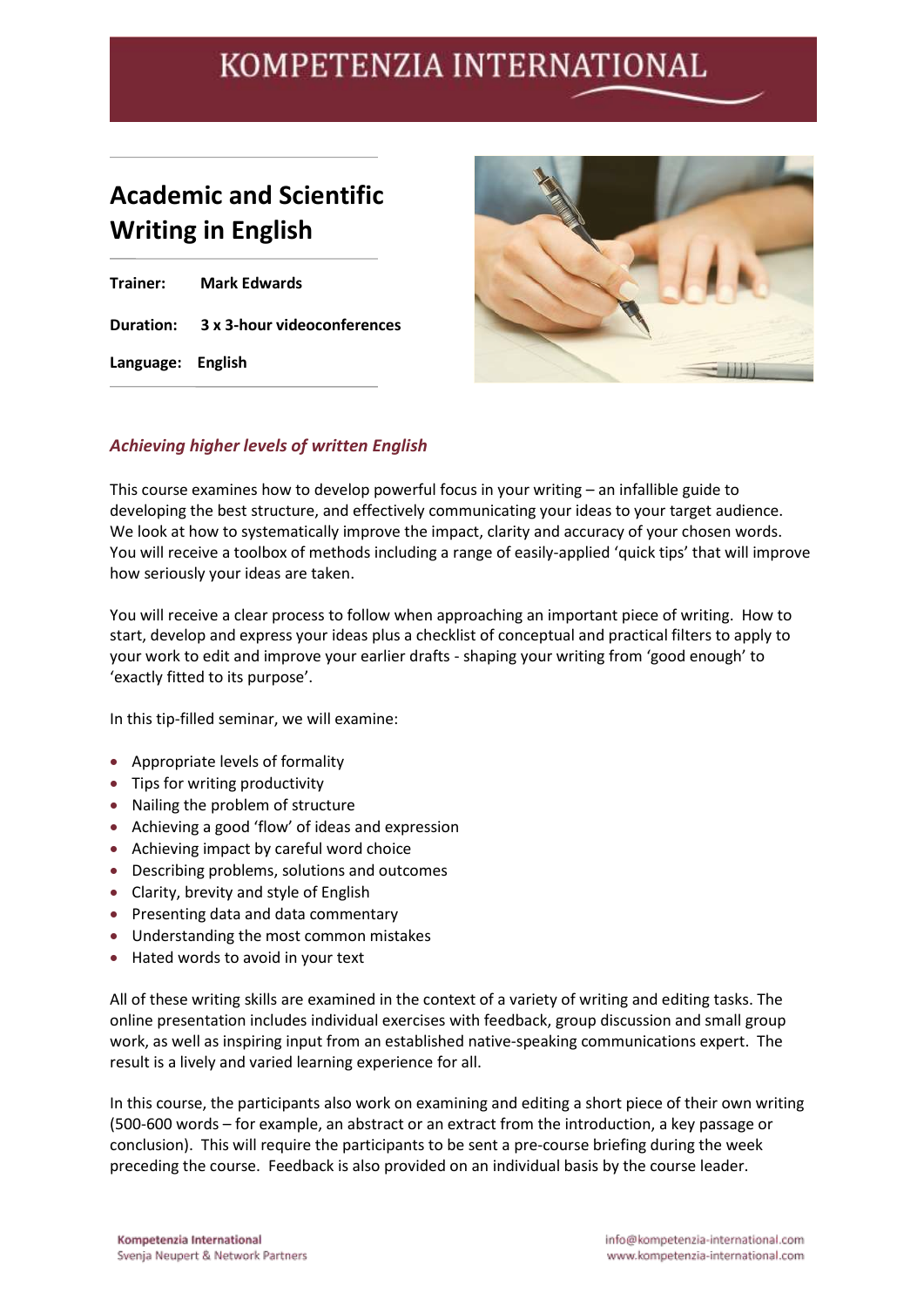## **'Plug-in' Module:**

## **Focus on the abstract**

**Trainer: Mark Edwards Duration: 1 x 3-hour 'add-in' videoconference**

**Language: English**



#### **This module can be added in to the 3-module writing course, to make a 4-module course:**

This extra 'plug-in' module focusses on the skills needed to create a powerful abstract: Precision, accuracy and brevity.

We explore the ideal structure for an abstract and practice the essential skills

- Editing for clarity
- Achieving the correct level of brevity
- Understanding the art of Précis
- The 'essential structure' checklist
- Abstract examples with analysis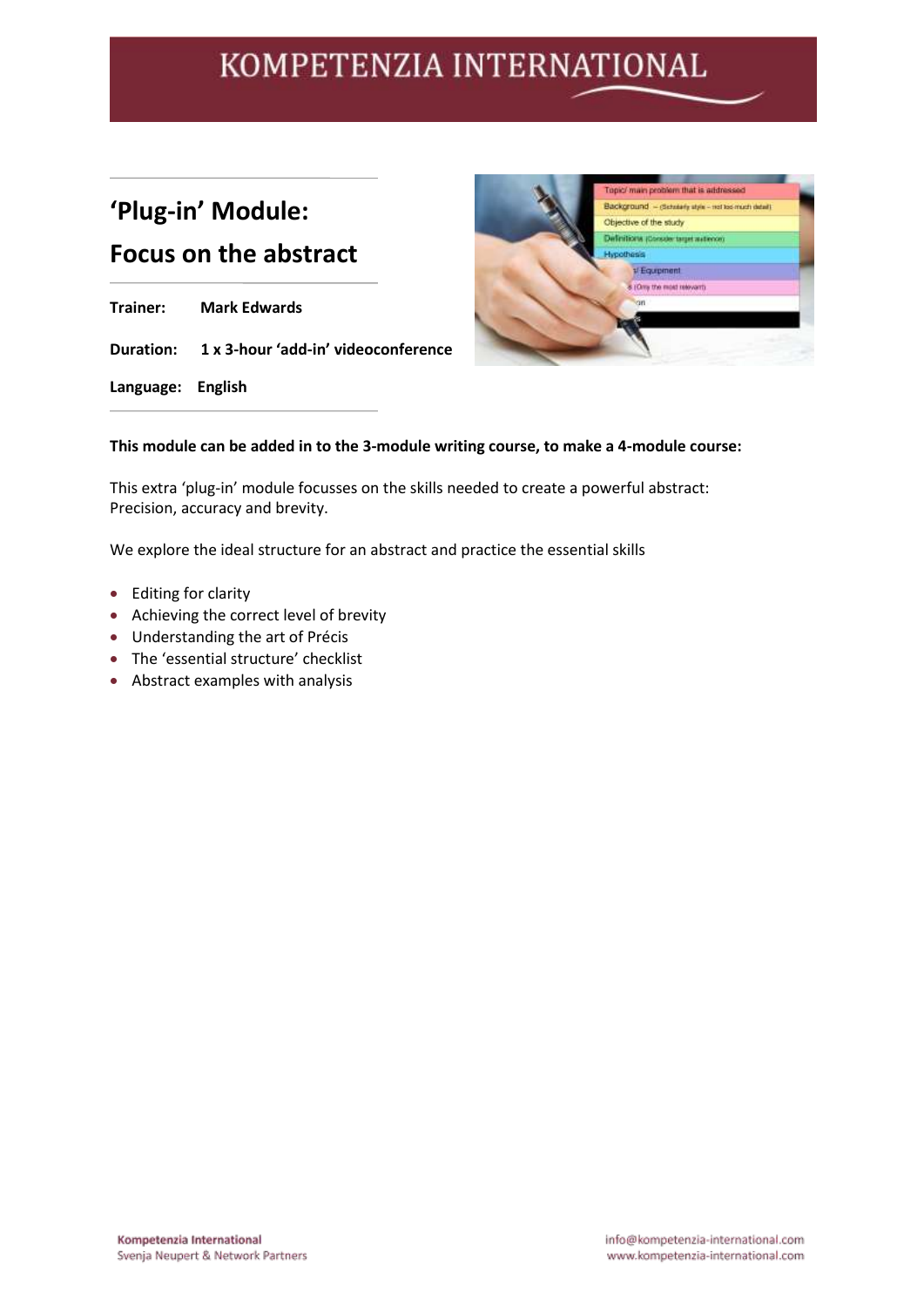## **Time & Activity Management, Prioritisation and Mindfulness**

|                   | Trainer: Mark Edwards                 |
|-------------------|---------------------------------------|
|                   | Duration: 2 x 3-hour videoconferences |
| Language: English |                                       |



#### *Time planning and work-life balance utilizing new planning methods*

In this course, we present the most effective time management techniques within the framework of examining your broader goals for your life and career, and how to use these insights to effectively prioritize your daily activities.

We look at time-management techniques that really work for PhD students – how to apply the most effective methods that can be combined with other requirements, such as experiment and laboratory schedules, or research and field-trip activities.

We look at evaluating your own ways of working and how to change your patterns to facilitate better productivity, as well as removing the obstacles and barriers, both internal and external, to making the best use of your time.

In turbulent times it seems to be more difficult to plan effectively. We need new ways of thinking and planning, and new approaches and techniques, particularly with the increased importance of working from home. This seminar explores how to achieve a better balance within your own person and your professional surroundings.

Participants will leave the course with a comprehensive yet practical framework with which to approach their planning and day-to-day activities.

- Managing the stress and completing on time
- Dismantling practical and psychological barriers to writing
- 7 methods of prioritisation
- How to make hard choices: looking beyond completion
- Knowing when enough is enough
- Key techniques of new time Management
- Creating a personal schedule for the entire thesis
- Dealing effectively with internal and external blocks and disruptions
- Simplifying your PhD productive work organization methods

#### *Methods*

The seminar comprises inspirational input, exercises, small group work and group discussion. A lively learning atmosphere is created, and a comprehensive toolbox of techniques are examined.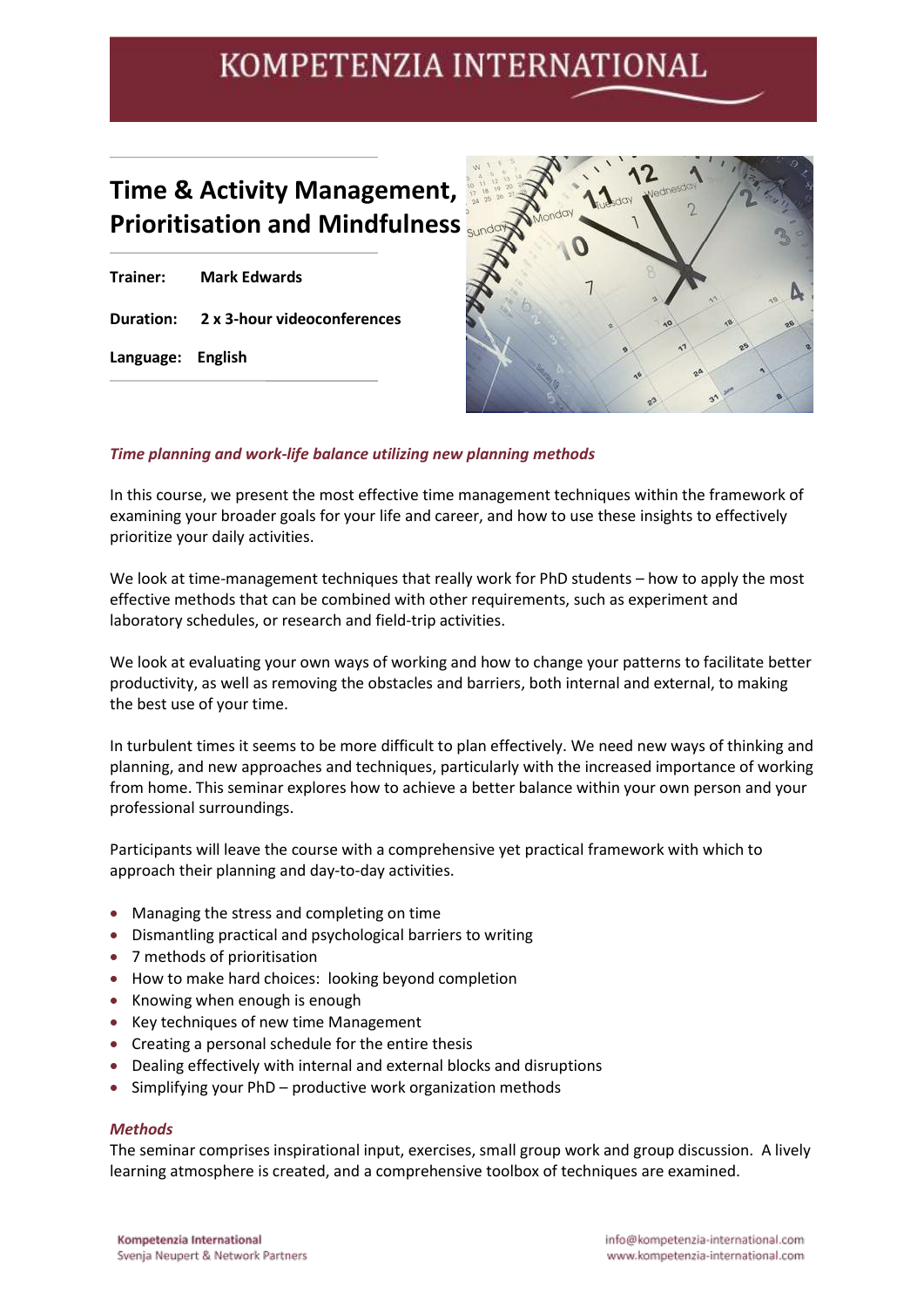## **Planning the Completion of your Dissertation**

**Trainer: Mark Edwards Duration: 2 x 3-hour videoconferences Language: English**



### *A concentrated and well-structured finish to achieve your goal*

Towards the end of your doctoral study many questions arise, which are discussed in this module. The course addresses the many factors affecting the effective structuring of the final phase of your doctorate, and focusses on proven methods that will form the framework of clear future perspectives for the period after the successful dissertation.

#### **Content**

- Effective use of your time: How to focus your efforts
- Daily, weekly, monthly and whole-PhD Plans
- 7 methods of prioritisation
- Planning and focussing on the writing process and the correction phase
- Dismantling practical and psychological barriers to writing
- Techniques for productivity
- Problems in the End-phase of the PhD with solutions
- Getting the best from your supervisor
- Staying motivated
- Developing clear goals for your PhD and beyond

#### **Methods**

The seminar comprises inspirational input, lively and challenging exercises, small group work and group discussion. An exciting learning atmosphere is created, and sustainable results obtained.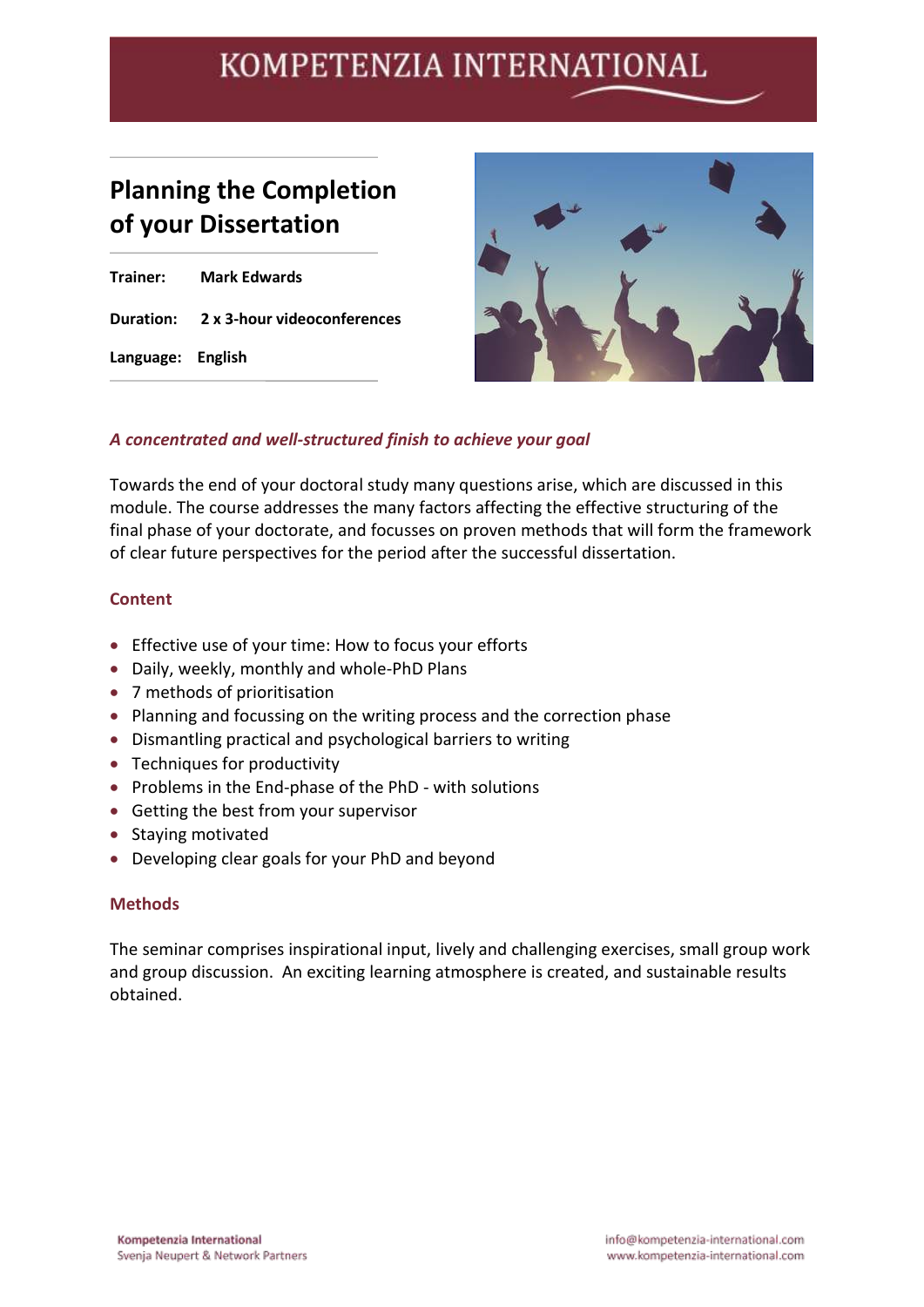## **Scientific Communication**

**Trainer: Mark Edwards Duration: 2 x 3-hour videoconferences Language: English**



### *Writing Scientific Articles, Grant Applications, Newsletters and Websites*

Audience-focussed and purpose-oriented communication techniques.

What matters is NOT what you want to say, what matters is what your target audience wants to hear – their interests, and not yours. Flex your style and your choice of words to speak in the language that your targets understand and feel comfortable with. Develop the clarity and natural-sounding flow of your writing in a style that suits its purpose - and the preferences of the intended reader.

We also examine common mistakes in English and 'bust' a few myths about the rules of English – for example - Finishing a sentence with a preposition? What are you thinking of? And as for starting a sentence with the word 'and'… And what about split infinitives? – is it necessary to be so absolutely compliant with the 'rules'?

In conclusion, we explore the special approaches needed for a variety of communication needs including writing grant proposals, preparing effective press releases and writing newsletters.

### **Content**

- Targeting your message and developing a good structure
- Editing skills seeking clarity and brevity.
- Developing the flow of your text
- Proof-reading and final presentation
- Common mistakes in English
- Myths of grammar & style
- Using diversity-aware language
- Principles of plain English
- Top tips for writing press releases
- Writing newsletters that people actually want to read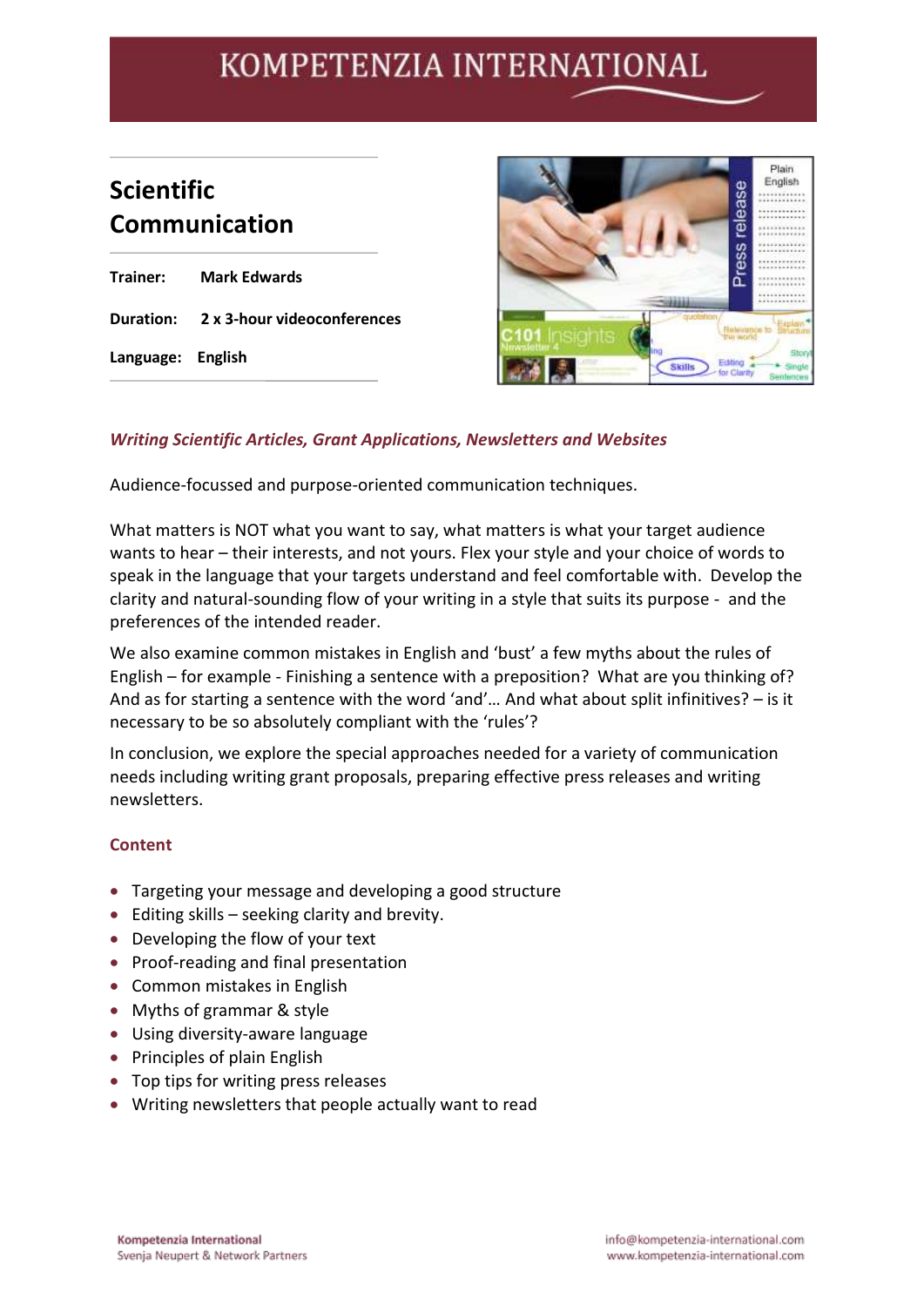## **Agile Project Management**

| Trainer:          | <b>Mark Edwards</b>                   |
|-------------------|---------------------------------------|
|                   | Duration: 2 x 3-hour videoconferences |
| Language: English |                                       |



### *How to create successful projects and productive project-teams*

Scientific and corporate work-processes are more and more based on project-work with intercultural members.

This needs competences in two areas - project management skills and also the knowledge of how to build a team and to be able to co-operate with a variety of different personalities. In this seminar we teach you how to combine these two abilities.

#### **Content:**

- What is a project?: Definition and outline
- What is the difference between classical and agile project management?
- The Agile manifesto values and principles. Modern leadership.
- What are the phases of a project? Types of project working styles– Sprint & Scrum
- How do I set up a project? Project design W-questions Transparency
- How to build a productive project team (3 key tools) Leadership styles and models
- How do I use the differences of the team members (diversity)? DISC
- Mitigating resistance
- Information and communication in the team (tools and meetings)
- Typical difficulties in the project and how to overcome them. Goal Clarity. Time management as a team

#### **Methods:**

The seminar comprises inspirational input, exercises, small group work and group discussion. A lively learning atmosphere is created, and sustainable results obtained.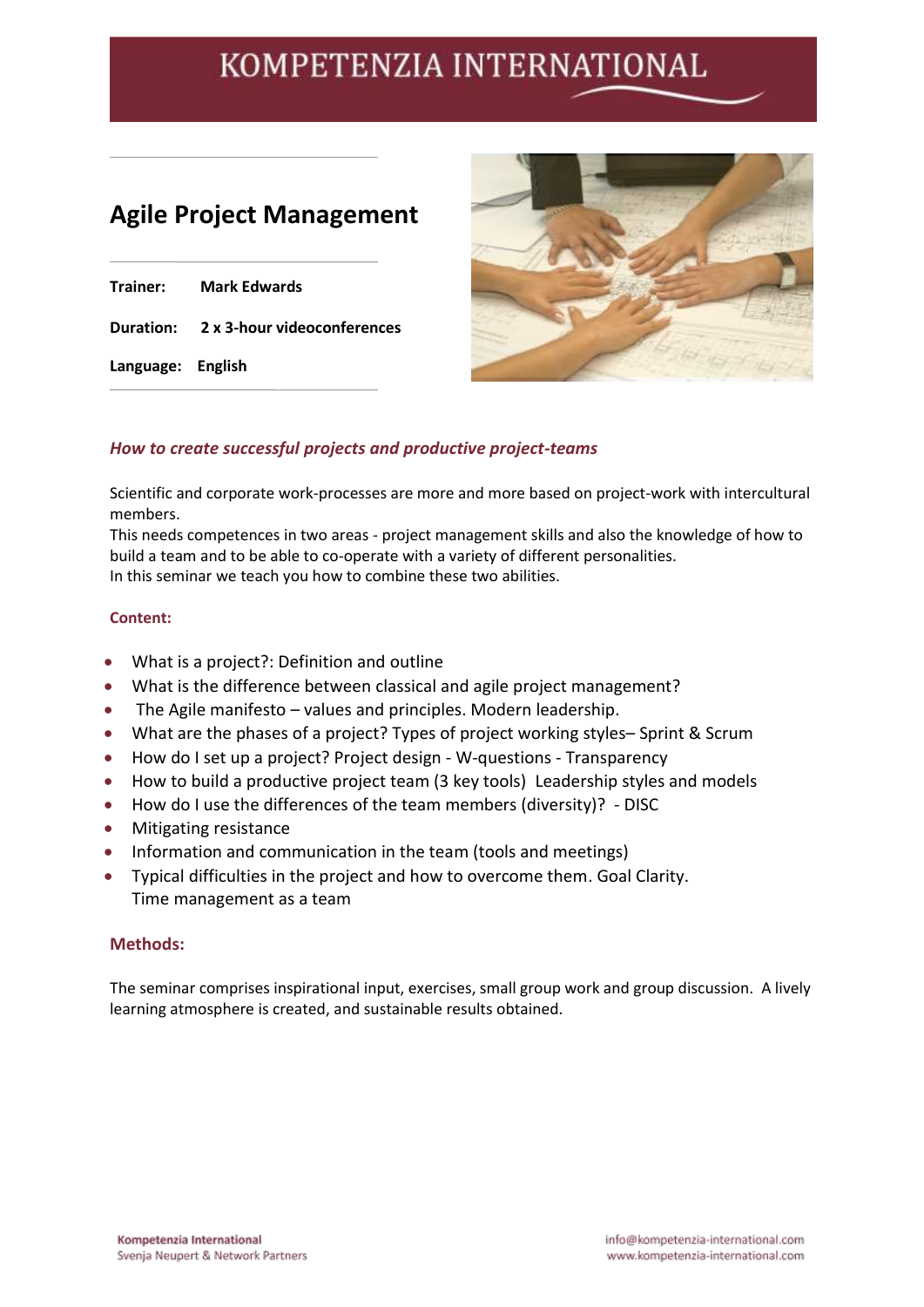## **Digital Leadership for Science & Research**

|                   | <b>Trainer: Mark Edwards</b>          |
|-------------------|---------------------------------------|
|                   | Duration: 2 x 3-hour videoconferences |
| Language: English |                                       |



### *21st Century leadership principles and practice*

The aim of this webinar is to familiarize participants with the basics of future-oriented leadership in a working environment where time pressure and complexity are strong drivers and there is a need for virtual collaboration and remote working.

#### *Content*

- Classical leadership and transformational leadership a comparison of leadership models
- Self-reflection what is your unique leadership style?
- 4 steps to Leadership Self-accountability
- Challenges of leadership and cooperation models that do not rely on authority
- Structure of successful information and communication flow
- Tool selection for virtual collaboration
- Agile planning, dealing with unforeseen factors and circumstances
- Putting together potential-oriented teams and considering differences
- Managing typical conflicts constructively

This seminar comprises inspirational input, group work, discussion and individual exercises which combine to form a powerful learning experience, with lasting effects.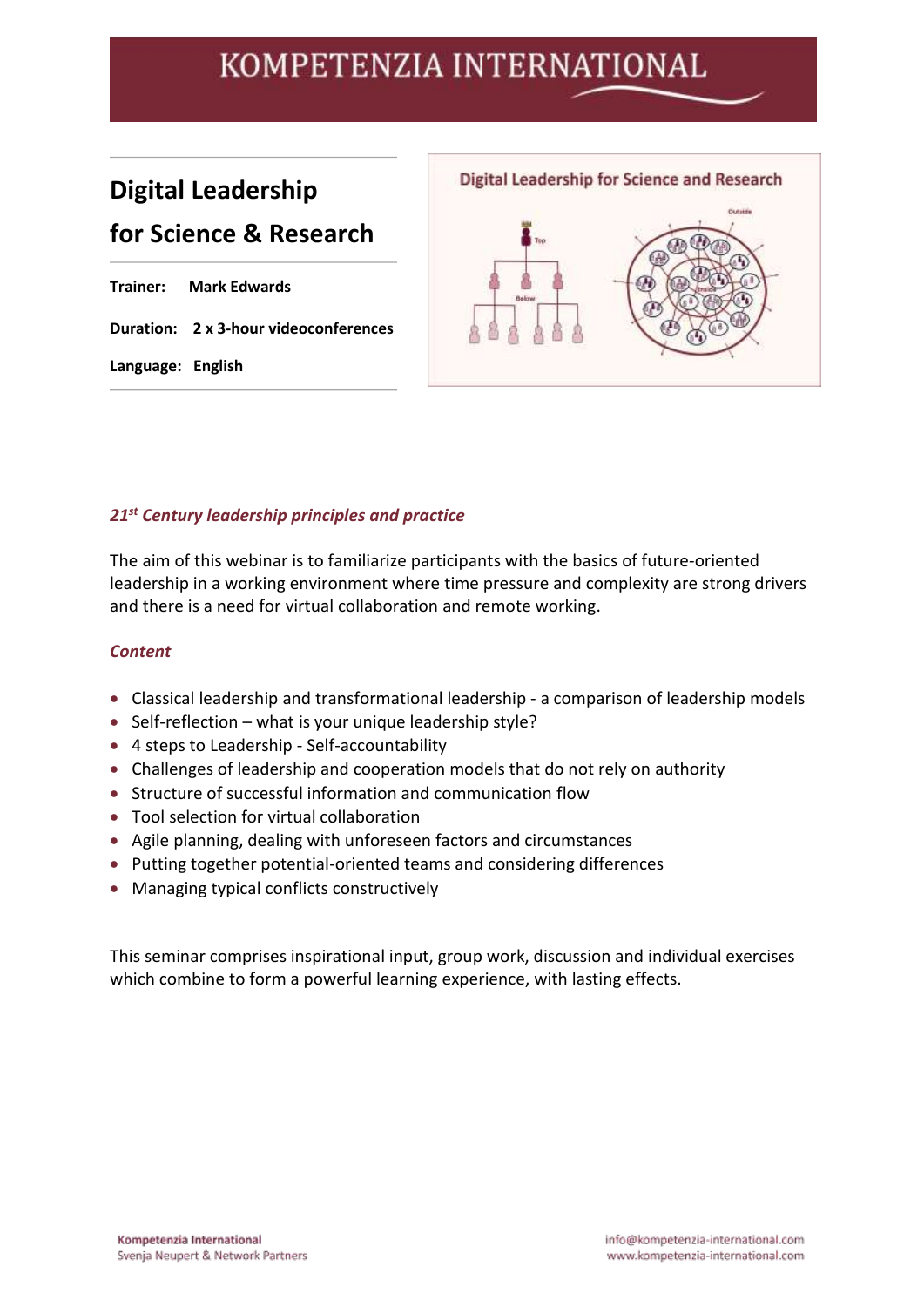## **Design Thinking in Academia**

**How new ideas, approaches and objects come into the world**

**Trainer: Mark Edwards**

**Duration: 2 x 3-hour teleconferences**

**Language: English**



### *Innovative problem-solving techniques for leadership and cultural change in universities*

Globalisation and digitalisation are changing our individual lives and social conditions at a rapid pace and require a new approach to problems at all levels.

In the seminar you will learn, among other techniques, to understand the Design Thinking process, step-by-step and apply it to the basis of your specific question or design challenge.

Using new creative methods, you will learn to identify problems that are systematically relevant to your everyday life and to develop user and employee-oriented solutions.

This seminar provides participants with the most important basics of Design Thinking and an overview of innovative creative techniques for problem solving.

### *Content:*

- What is Design Thinking?
- How can it be transferred from an entrepreneurial focus to the university context?
- How does the entire Design Thinking process work?
- The change arises in the mind Which other innovative creative techniques expand the thinking and action framework?
- How can cooperation in cross-disciplinary projects with very different employees be successful as a basis for innovative methods and discoveries?

This seminar comprises inspirational input, group work, discussion and individual exercises which combine to form a powerful learning experience, with lasting effects.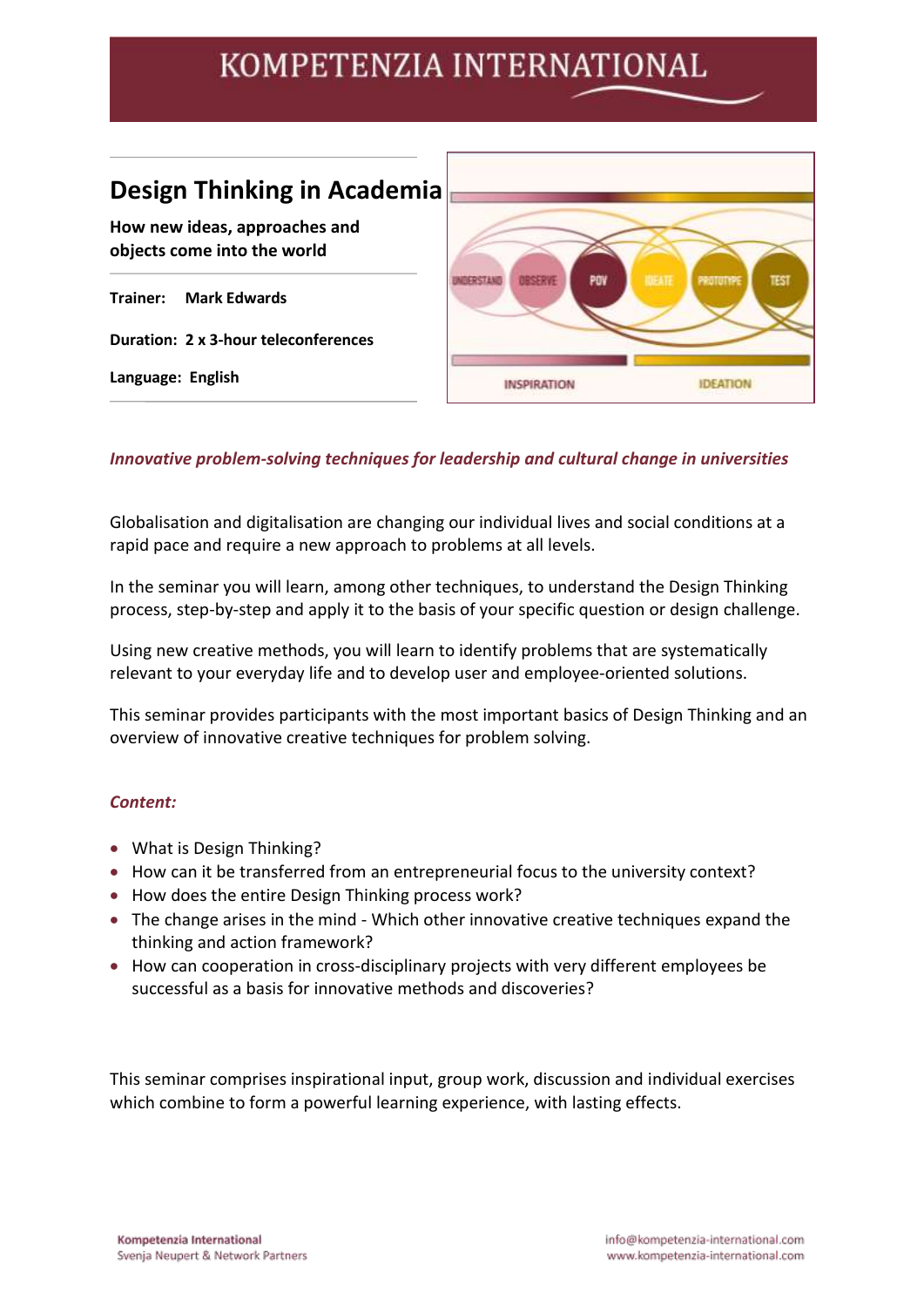## **Solution-Oriented Conflict Management**

**Trainer: Mark Edwards Duration: 2 x 3-hour videoconferences Language: English**



### *Strategies for effectively handling conflict situations in the academic world*

Conflicts, intelligently handled, are an opportunity for personal growth and a chance to deepen relationships. Conflicts are present in daily life, but also of course in the wider business world. Whether you are a participant in a conflict, or attempting to mediate one, it is always useful to acquire new strategies and new ways of behaviour in conflicted situations.

This allows greater flexibility in dealing with different scenarios and characters and reduces eventual suffering. This seminar provides both the opportunity to reflect on one's attitude to conflict, and to put new techniques into practice.

### **Content**

- What is conflict?
- Positive role of conflict learning effect in conflicts
- Conflicts without suffering conflicts seen as creative puzzle-solving
- Typical conflict situations (Relationships with supervisors, clients and colleagues)
- Solutions to disagreements and criticism
- Intercultural competence in solving conflicts
- Diversity in the team as a potential rather than a conflict
- Dealing with dependency
- Diversity-competences
- Strategies for dealing with unfair communication (provocation, intrigue, etc.)
- Implementing win-win solutions successfully

#### **Methods**

The seminar comprises inspirational input, exercises, small group work and group discussion. A lively learning atmosphere is created, and sustainable results obtained.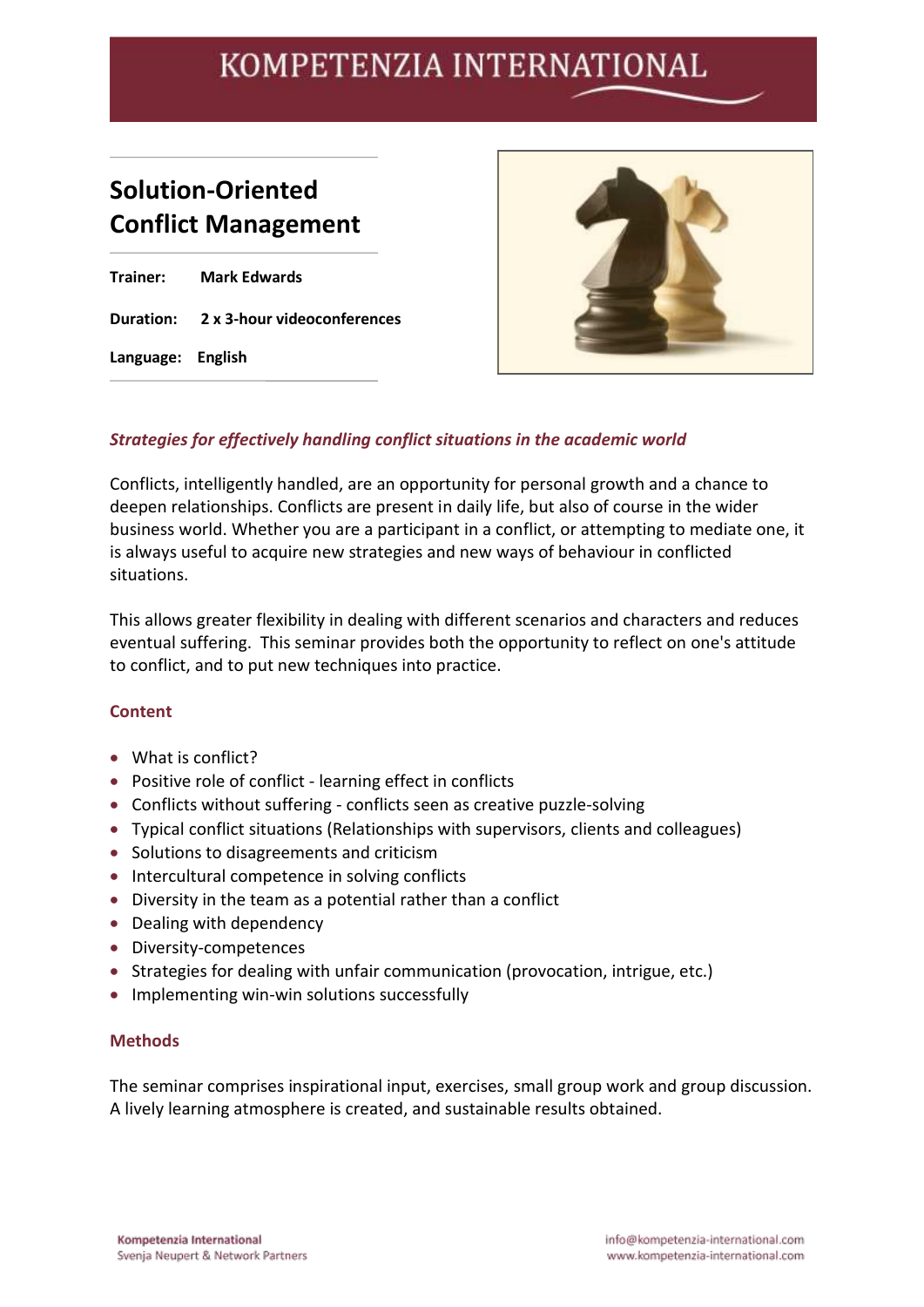## **Nonviolent Communication for Academics and Scientists**

| Trainer:         | <b>Mark Edwards</b>         |
|------------------|-----------------------------|
| <b>Duration:</b> | 2 x 3-hour videoconferences |
| Language:        | <b>English</b>              |



### *Applying the extraordinary communication techniques of Marshall Rosenberg to the academic and scientific setting*

The work of Marshall Rosenberg has been described as nothing short of world-changing. In this challenging two-day seminar, working with applying his ideas in the scientific context, we are invited to re-evaluate the fundamental attitudes underlying our communication with others and reach a richer, more conscious understanding.

Marshall Rosenberg said that his principles offer us the chance to:

- Increase our ability to live with choice, meaning and connection, and
- Connect empathically with ourselves and others to have more satisfying relationships.

We explore how these principles operate in the scientific and academic setting. Can we really apply an approach based on 'giving from the heart' in the cut-and-thrust of daily professional life? How does not criticising or judging others sit with the long-established practices of academic rigour? Can Scientists or Academics truly be empathetic?

#### *Principles of NVC - Day 1*

- The essential principles of non-violent communication
- Communication that blocks compassion
- Observing without evaluating
- Identifying and expressing feelings
- Taking responsibility for our feelings
- Requesting that which would enrich life

#### *Application of NVC - Day 2*

- Receiving empathically
- Connecting compassionately with ourselves
- Expressing anger fully
- Conflict resolution and mediation
- Liberating ourselves and counselling others
- Expressing appreciation in nonviolent communication

This seminar comprises inspirational input, group work, discussion and individual exercises which combine to form a powerful learning experience, with lasting effects.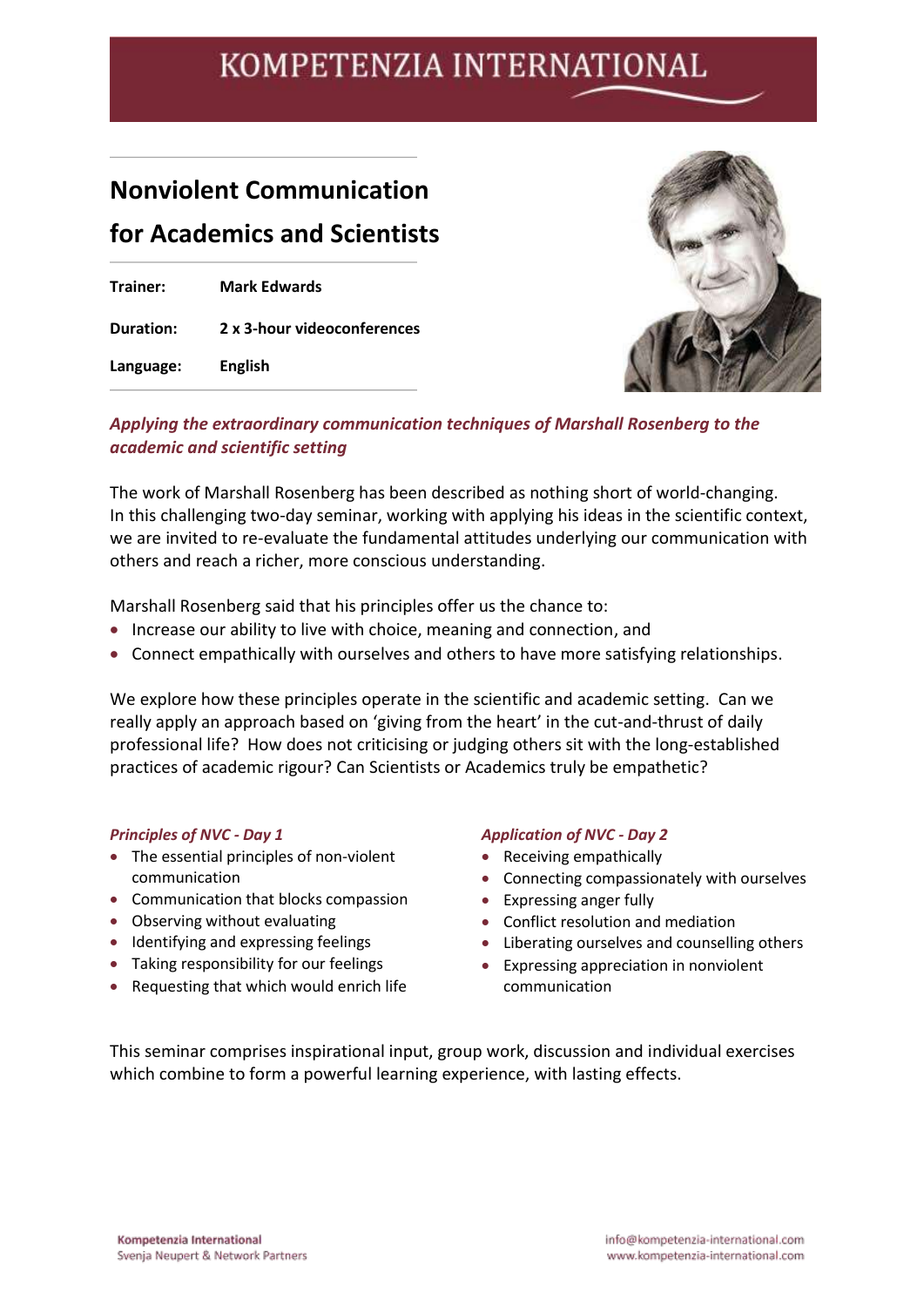## **Successful Slide Presentation in English**

**Trainer: Mark Edwards Duration: 3 x 3-hour videoconferences Language: English**



### *Communicating your thinking with clarity, impact and style*

This highly interactive and participative presentation course is a lively mix of tutorials, exercises and feedback.

Learn from a Native-speaker how to use and improve your spoken English skills. The course also looks at the latest thinking in presentation theory.

Create your own presentation in English and learn how to sound professional, confident, clear and exciting.

- What makes a great presentation?
- How do you make your message truly memorable?
- Introducing yourself and beginning your presentation
- Voice and body language coaching
- How to write and structure your presentation for maximum effect
- Developing a key message
- Techniques to overcome nerves
- How to make your message memorable
- Involving and engaging the audience and keeping them engaged
- Effective slide design
- Speaking tips for international audiences
- Dealing with audience questions
- 'Insurance' against what might go wrong
- Closing your presentation

**This course includes the opportunity to present your own short presentation, to obtain feedback from your colleagues and individual advice from the coach**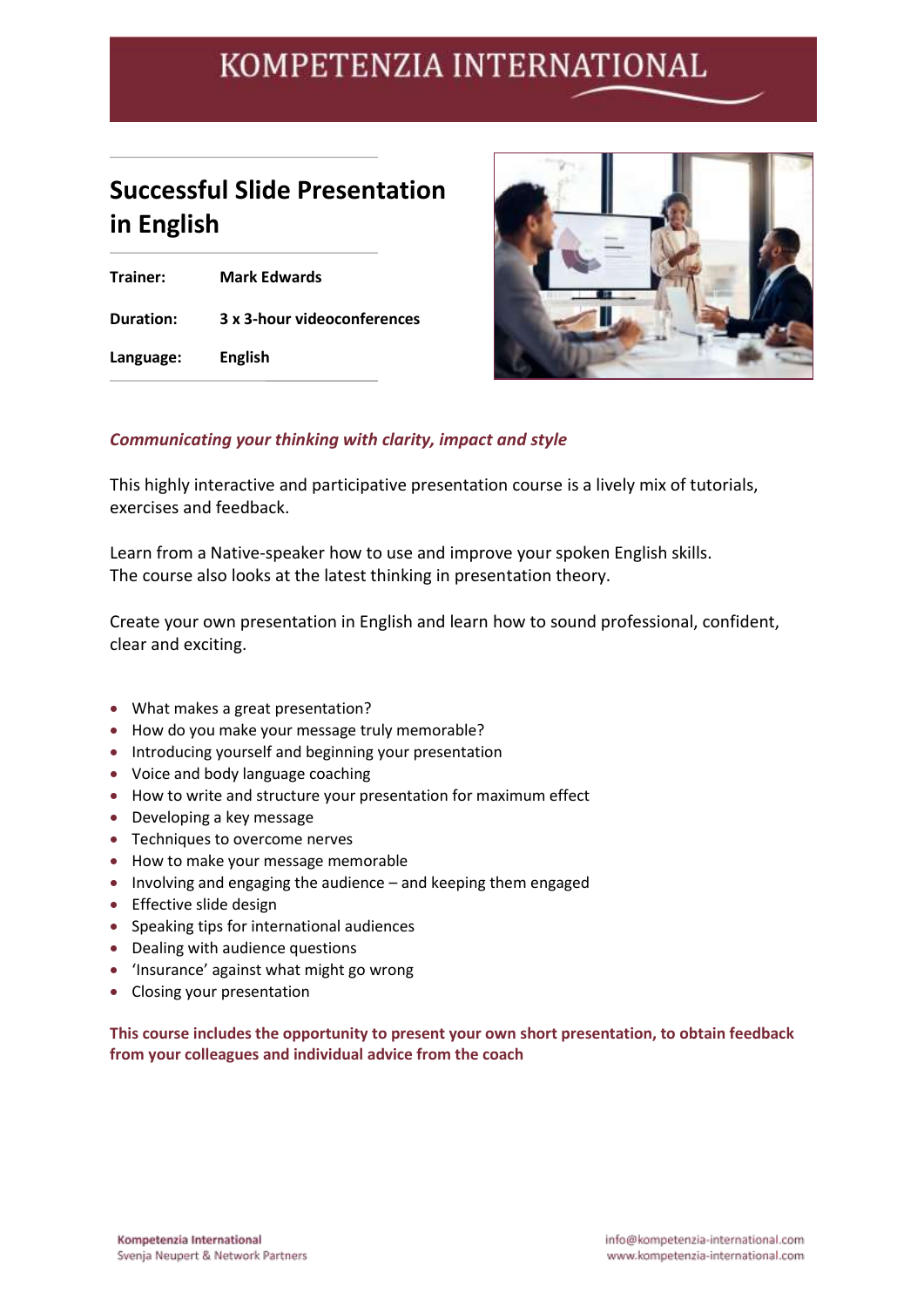## **Powerful Online Presentations in English**

| Trainer:  | <b>Mark Edwards</b>         |
|-----------|-----------------------------|
| Duration: | 3 x 3-hour videoconferences |
| Language: | <b>English</b>              |



### *Remote presentations with clarity, impact and style*

This highly interactive and participative presentation course is a lively mix of tutorials, exercises and feedback. Learn from a Native-speaker how to use and improve your spoken English skills. Tips and tricks from a professional speaker and presenter. Create your own online presentation in English and learn how to sound professional, confident, clear and exciting.

- What makes a great academic or scientific presentation?
- What is the essential difference for online presentations?
- How do you make your message truly memorable?
- How to write with focus and impact tailored to your audience
- Developing a key message
- Voice and body language for on-screen presentations
- Techniques to overcome nerves
- Involving and engaging the audience from a distance and keeping them engaged
- Effective slide design for on-screen presentations
- Managing your on-screen appearance: lighting, backgrounds, using the camera
- How to use online videoconference software to best effect e.g Zoom, Webex, etc.
- Dealing with the online Q & A
- 'Insurance' against what might go wrong

#### **This course includes the opportunity to present your own short presentation, to obtain feedback from your colleagues and individual advice from the coach**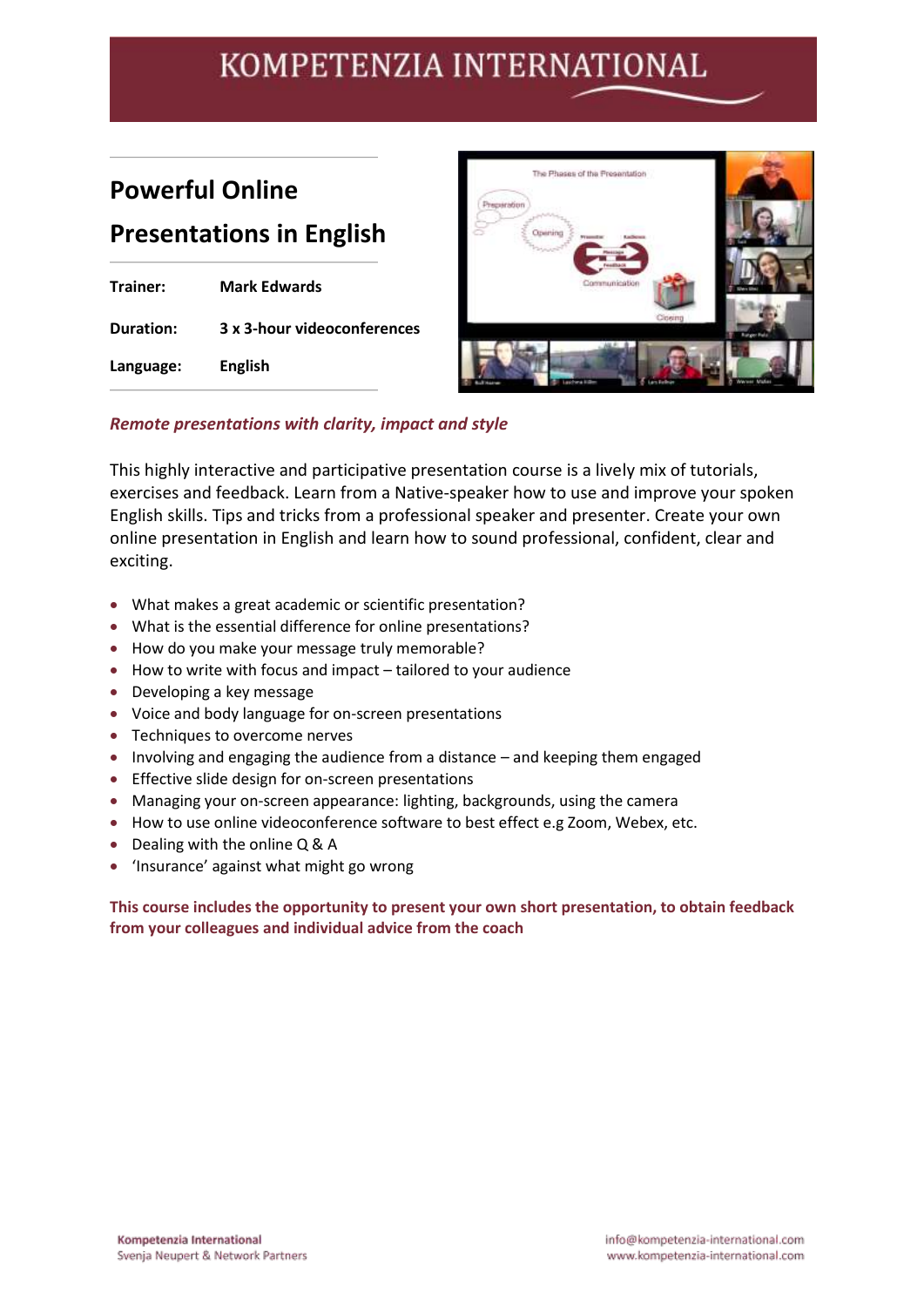## **Academic and Scientific Poster Presentation –**

### **Live or Online**

**Trainer: Mark Edwards Duration: 3 x 3-hour Teleconferences Language: English**



### *The art of brevity*

Having an effective and attractively-designed academic poster is only the beginning of the story – you also need the skills to present it and talk about your research in an engaging and professional manner. In these times, you also need the special skills to present it **online.**

Effective and concise presentation of your research results or field of study is what will make you stand out to potential partners, employers or financial backers.

This is your opportunity to spend valuable practice time with an experienced native Englishspeaking presentation specialist and to learn:

- How to prepare and practice
- How to catch the attention right from the beginning
- How to improve your speaking style
- How to move, stand and gesture
- How to keep it brief but relevant
- How to summarise and close
- How to read your audience
- How to involve and hold the attention of your audience
- How to make your poster presentation stand out from the others

Please note this is a highly participative workshop. It is important to prepare your own poster (or one that you wish to practice with) to this lively and interactive learning experience.

#### **Methods**

The seminar comprises inspirational input, exercises, small group work and group discussion. A lively learning atmosphere is created, and sustainable results obtained.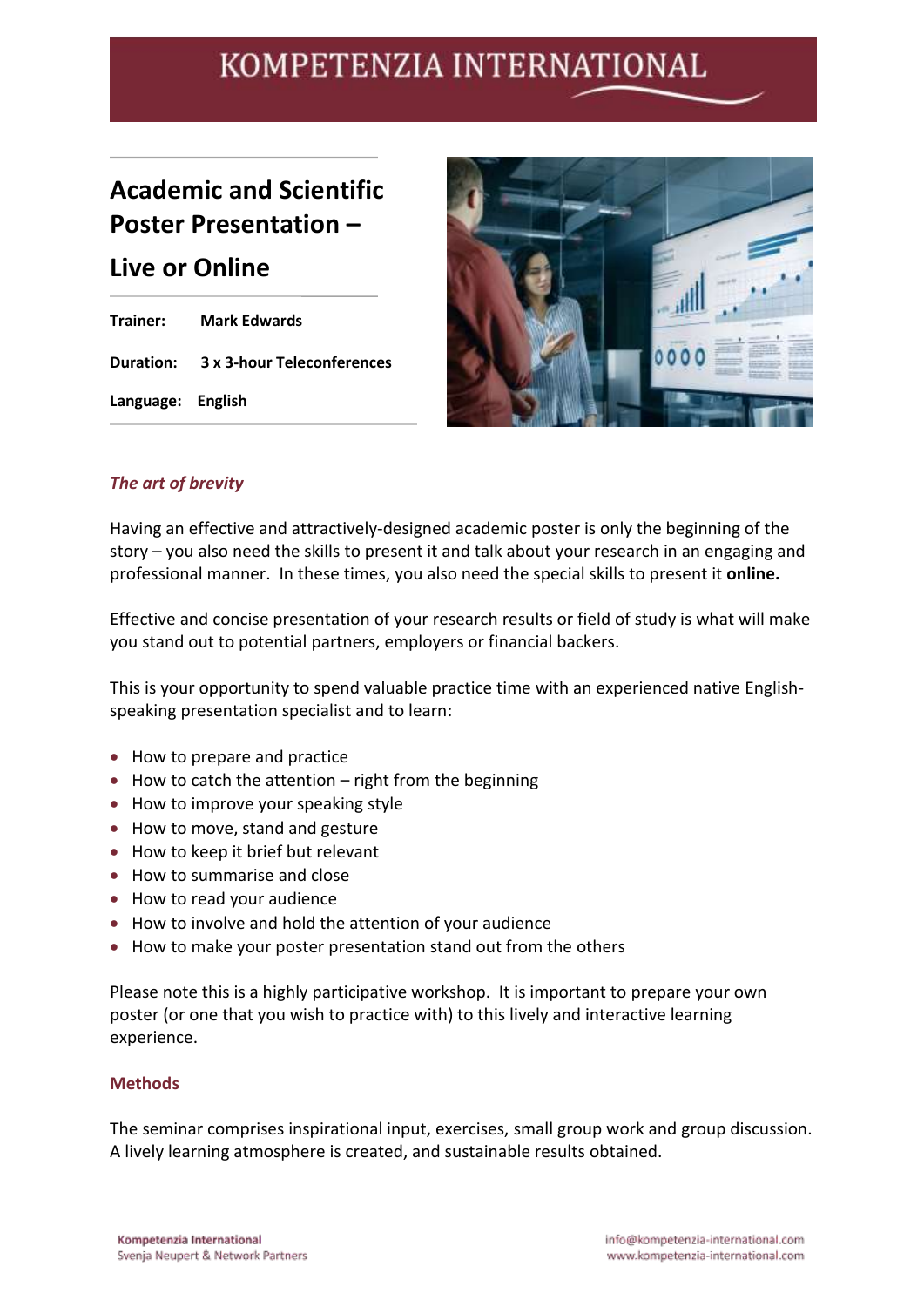## **Secrets of Impactful Poster Design**

|                   | <b>Trainer:</b> Mark Edwards          |
|-------------------|---------------------------------------|
|                   | Duration: 2 x 3-hour videoconferences |
| Language: English |                                       |



#### *Standing out in a world of grey boxes*

A guide to the essential steps to designing a powerful poster. What has visual impact – and what to avoid. Practical, easy-to-apply tips to create a professional standard of output. Integrating the principles of visual communication to poster design, and the course leader's recommendation for easiest software to learn.

- Starting right: writing and editing the text to provide a powerful focus
- Essentials of visual logic
- Finding the optimum layout:
- Principles of 'Grid Design'
- Software tools: Powerpoint, Adobe illustrator, Corel Draw
- Powerpoint techniques and brief top tips tutorial
- Use of Imagery: What works, and what doesn't with examples
- Graphic Design or hand-drawn illustration?
- Photoshop and other photo-manipulation software
- How to test the poster and obtain feedback

Using a lively mix of Design theory and practical techniques, software tutorial, discussion, and group evaluation work this course examines the essentials of creating an impactful and memorable poster design.

**This course includes the opportunity to sow your own poster design, to obtain feedback from your colleagues and individual advice from the coach**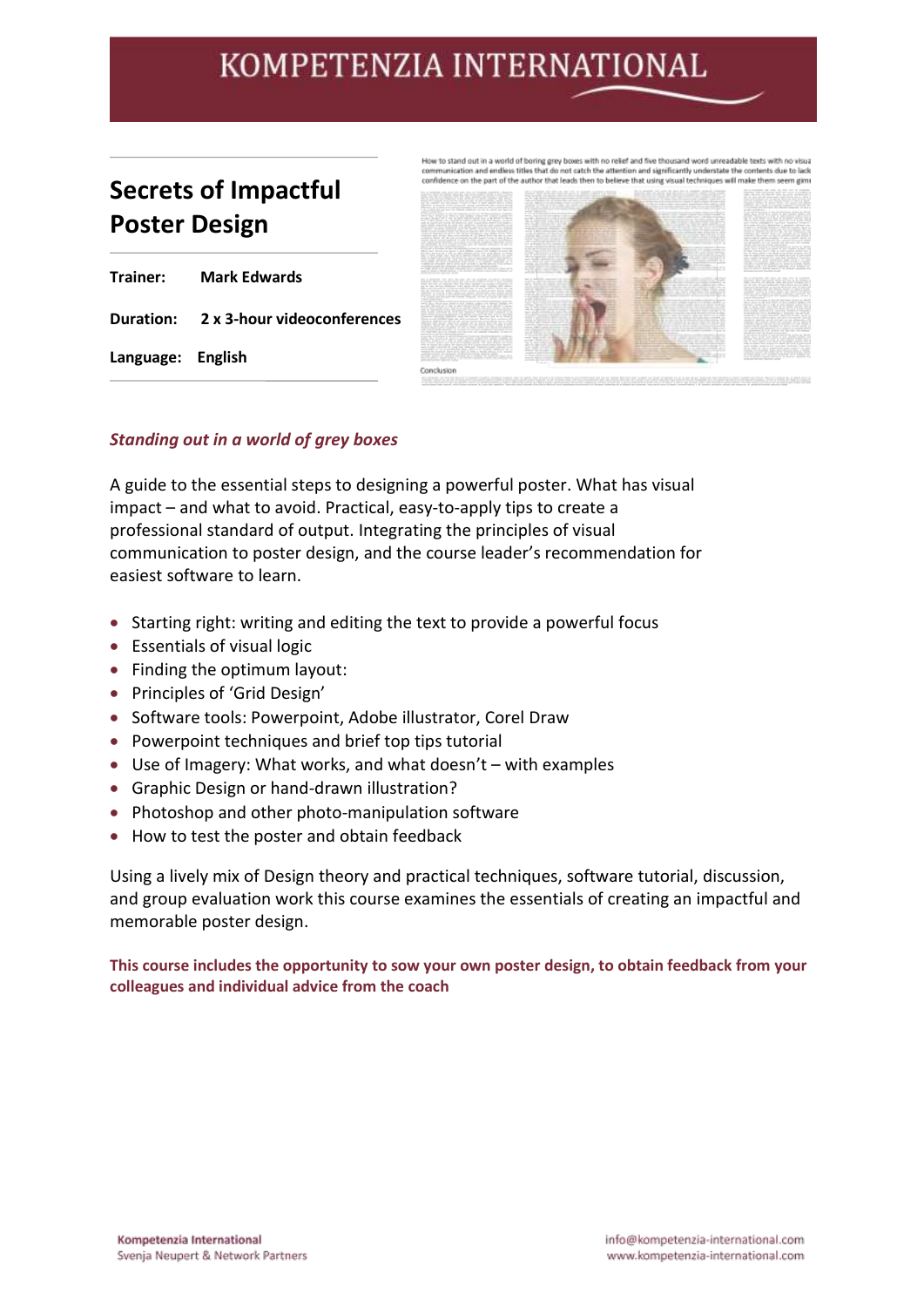## **Understanding Visual Communication**

| Trainer:          | <b>Mark Edwards</b>                   |
|-------------------|---------------------------------------|
|                   | Duration: 2 x 3-hour videoconferences |
| Language: English |                                       |



### *Learning the language of the visual*

Based on the course leader's twelve years' experience as a graphic designer and his subsequent experience in training small printing companies to transform themselves into design consultancies, this course examines the principles of visual communication that will enable primarily verbal communicators to become more effective at expressing their ideas in a compelling visual format.

- Developing visual awareness how to learn to become more visual
- Visual design principles: visual focus, differentiation, pattern, contrast, simplicity, consistency, colour, typography
- Interactivity and motion graphics
- Integration of words as part of the image
- Applying the principles of visual design to scientific contexts
- Presentation of data and research results in visual forms
- Visual storytelling
- Information visualisation
- Use of photographic images
- Designing icons and graphic representations

Using a lively mix of practical exercises, discussion, tutorial and group work, this course explores the process of applying visual communication principles to academic and scientific subjects.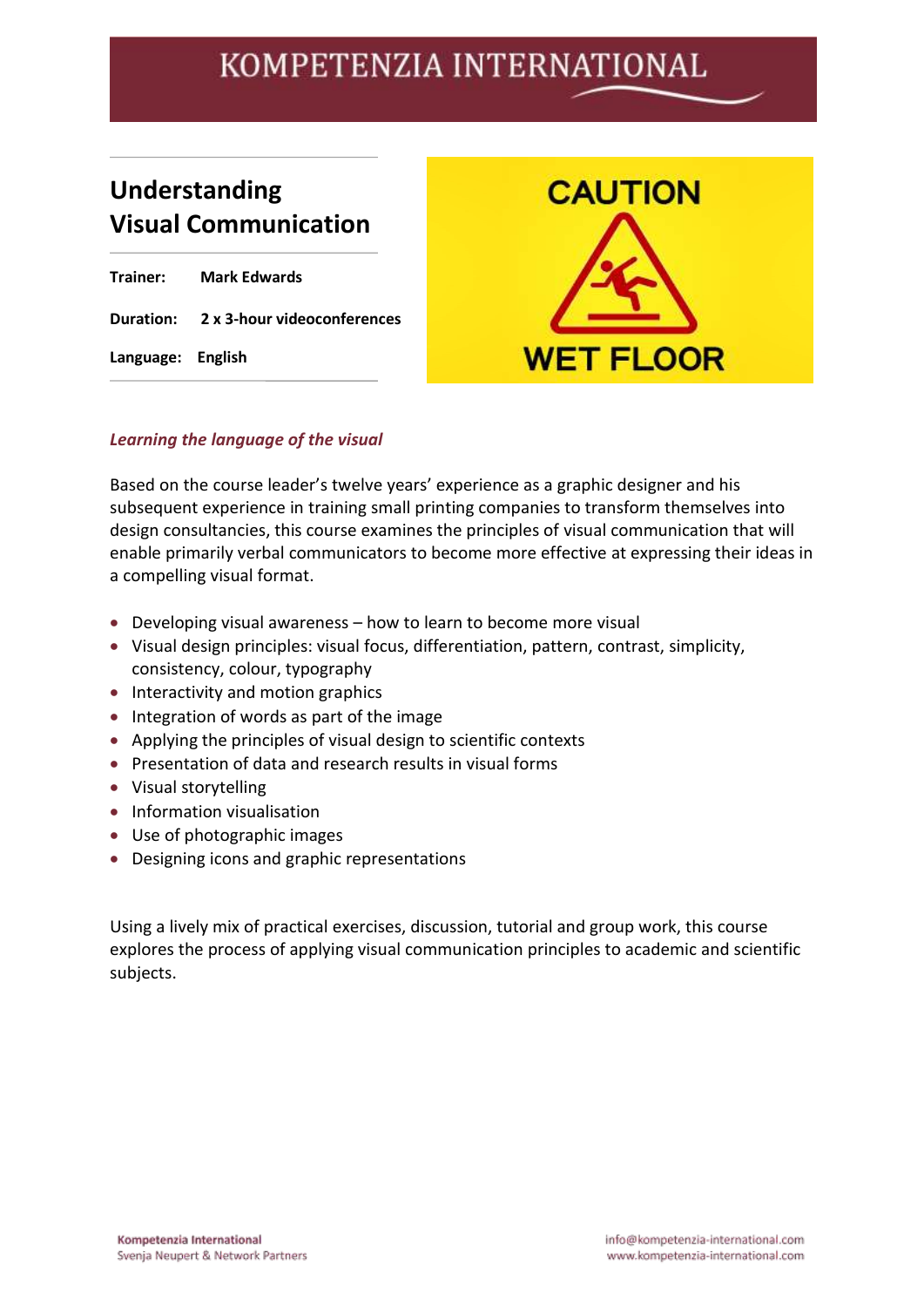## **Moderation**

### **Masterclass**

| Trainer:          | <b>Mark Edwards</b>                  |
|-------------------|--------------------------------------|
|                   | Duration: 3 x 3-hour teleconferences |
| Language: English |                                      |



### *Key skills and techniques in English for chairpersons, facilitators & discussion leaders*

Learn powerful and effective methods for conducting all types of meeting from an experienced expert. Pick up the key phrases and techniques that native-speaking facilitators/ meeting leaders use in a wide variety of scenarios. Gain an understanding of a wide variety of meeting activities and agenda structures to provide desired outcomes.

- Tactful prompting of participants
- Time-efficiency and keeping to the agenda
- Maintenance of order and ethical standards
- Facilitation of decision-making and outcome generation
- Chairing meetings
	- Before the meeting: what you must do as preparation
	- During the meeting: A breakdown of each phase of the meeting with useful phrases to use in each
- Moderating meetings
- Role and duties of a moderator
	- Moderation communication techniques
- A toolbox of techniques...
	- ... for creative meetings:
		- Brainstorming
		- Six hat thinking/Using a moderation wall
		- Walt Disney strategy/Mind-mapping/Graphic facilitation
	- ...for planning & strategy meetings:
		- Key concept questions/Action planning
		- Goal formation: SMART
		- Using a criteria matrix
	- ...for evaluation/team discussion meetings:
		- Ishikawa fishbone
		- Four-field thinking

**This course includes a 'mock panel discussion' session, where you will be given the chance to build your skills at presenting yourself as host and moderating a panel of (sometimes difficult) experts!**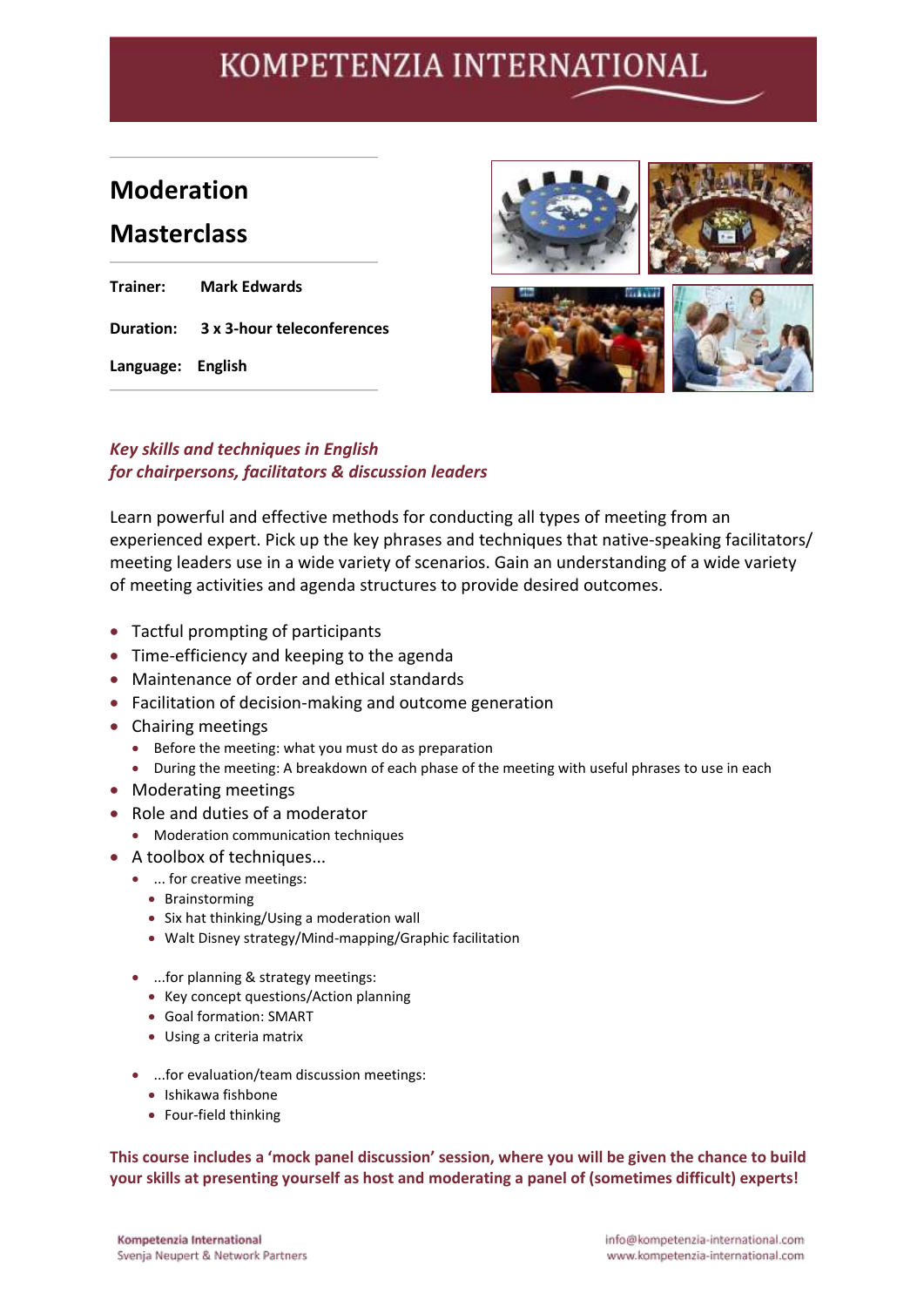### **PICO – Presenting Interactive Posters**

|                   | <b>Trainer:</b> Mark Edwards          |
|-------------------|---------------------------------------|
|                   | Duration: 3 x 3-hour videoconferences |
| Language: English |                                       |



#### *Mastering the art of interactive presentations*

PICO presentations rely most heavily on three elements – having a powerful and engaging short 'pitch' to attract attendees to visit your poster – the so-called 'two-minute madness' and then the possessing the skills to design and then present the more detailed information to those that visit your interactive poster.

You need to be able to present the key elements in a variety of levels of detail, and talk about your research in an inspiring and professional manner. Finally, the display itself needs to be focussed, intuitive and attractively designed. These abilities are what potential backers, research partners or employers will be looking for, in addition to your expertise. This is your opportunity to spend valuable practice time with an experienced native Englishspeaking presentation specialist and to learn:

- How to prepare and practice
- How to catch the attention and hold it
- Design tips for interactive posters how to stand out
- How to improve your speaking style: movement, stance, gesture and voice
- How to keep it brief but relevant. Summary and closing techniques
- How to read your audience and respond to the conditions

**Please note this a highly participative workshop. It is important to bring along your own PICO presentation (or one that you wish to practice with) to this lively and interactive learning experience.**

Mark Edwards is an expert on all aspects of scientific communication in English, in the written, visual and verbal forms. Participants of his courses especially appreciate the factual quality of the course content, the long-lasting confidence boost provided and his warm and entertaining style of delivery.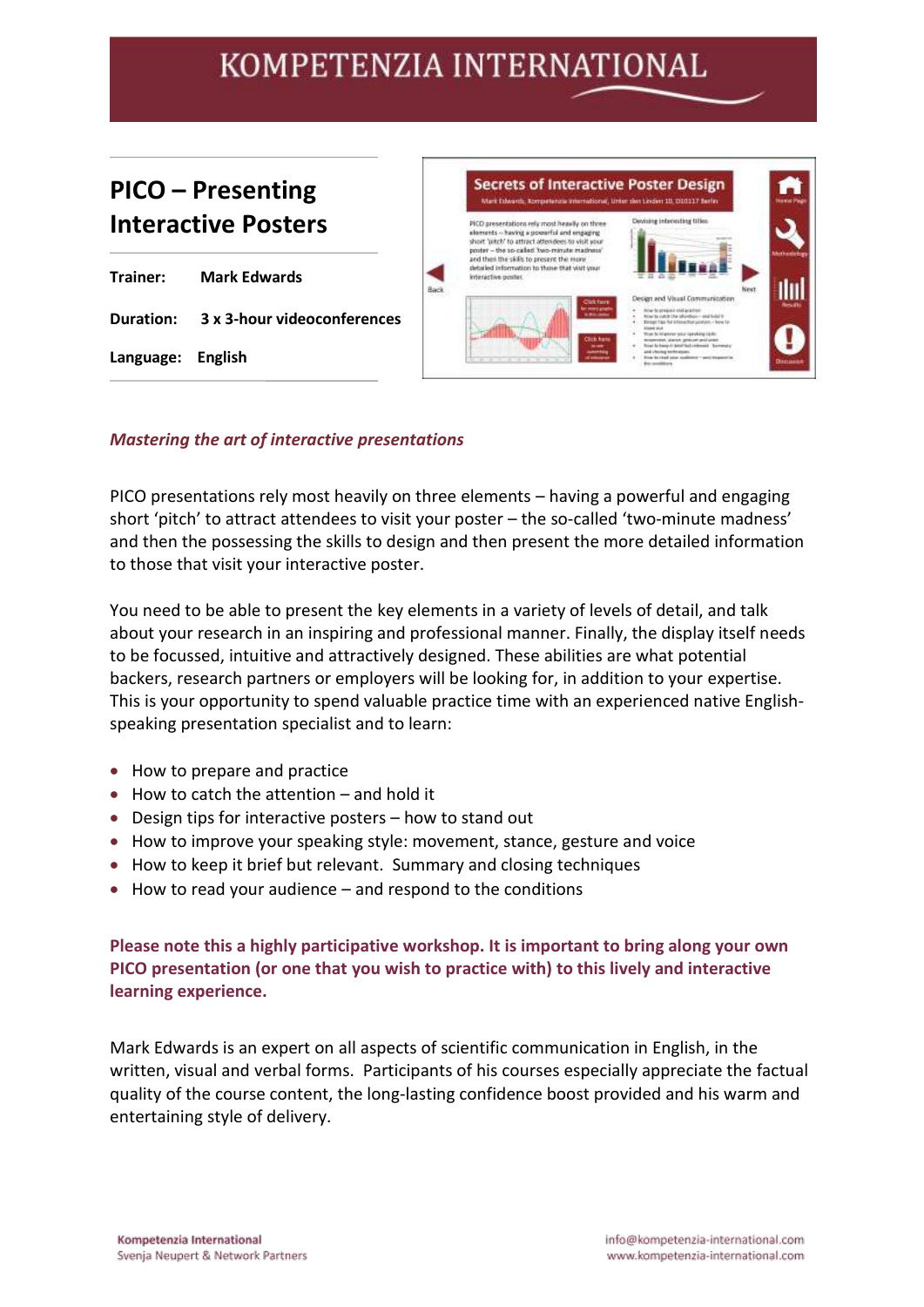## **Live, Virtual and Online Networking & Personal Branding**

|                   | <b>Trainer:</b> Mark Edwards          |
|-------------------|---------------------------------------|
|                   | Duration: 2 x 3-hour videoconferences |
| Language: English |                                       |



### *Setting your Course for Future Success*

Knowing how to develop and maintain an effective network is a key career strategy.

To build a well-functioning network is a vital component in planning a science career. Many highly-qualified scientists have taken a route to build their career that has been arduous and lonely. This module explores less stressful methods of career development, by the strategic use of networking.

Whether planning a career in the scientific or commercial world, awareness of the priorities and needs of funding bodies or potential employers or backers is a key to success. This seminar provides an overview of the structure of networking - the strengths and weaknesses of working in networks and allows for an opportunity to optimise your own networking activity and strategies for acquisition.

### **Content**

- The purpose of a network
- Construction and maintenance of a co-operation network (or research group)
- Strategic co-operation within the scientific community: universities and non-university research institutions, businesses and organizations
- Growing the network: how to approach a prospective partner
- Typical problems in networks
- Post-corona techniques: how to network at a social distance
- Use of online networks; linked in, academic networks, Twitter and other social media
- Formal and informal networks in the scientific community
- The advantages of **giving** as a professional work-style

#### **Methods**

This highly interactive and participative two-day course is a lively mix of tutorials, exercises and feedback.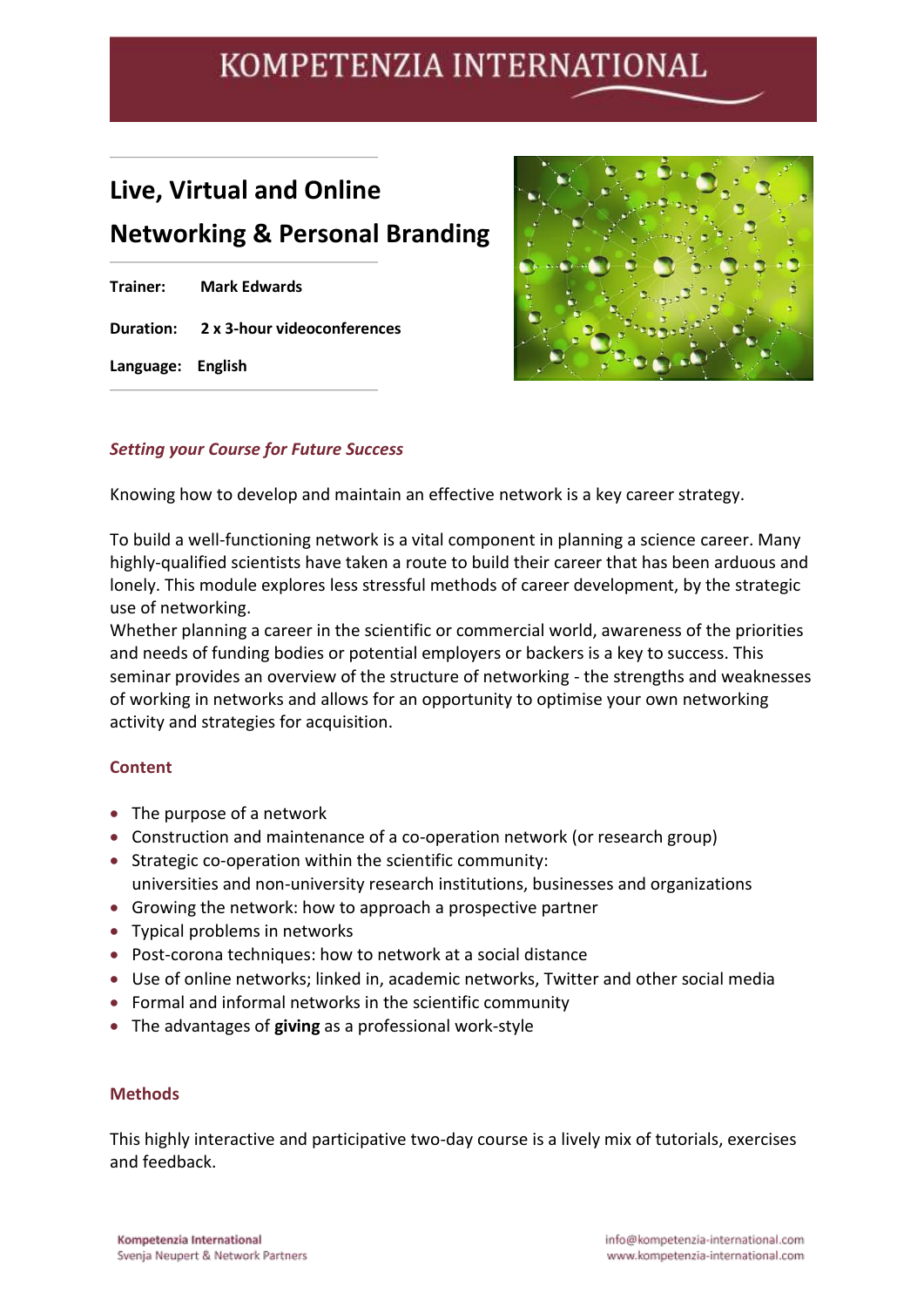## **The Life and Career Navigator**

*Getting from where you are to where you want to be* **Trainer: Mark Edwards Duration: 2 x 3-hour videoconferences Language: English**



### *Preparing for your unique career profile in scientific and non-scientific fields*

#### **Content**

- Combinations of career scenarios
- Clarity of direction and life vision Who am I? What do I really want?
- What is the purpose of my dissertation? What do I truly want to achieve?
- Destination Management How do I turn my holistic vision into concrete career goals?
- How do I resolve conflicts (e.g. career planning-private goals the mobility requirement)?
- Dynamic planning methods goal planning with many unknown elements
- Overview of conventional and unconventional career strategies
- Creating a personal career-specific integrated navigation plan next steps

#### **Methods**

This seminar comprises inspirational input, group work, discussion and individual exercises which combine to form a powerful learning experience, with lasting effects.